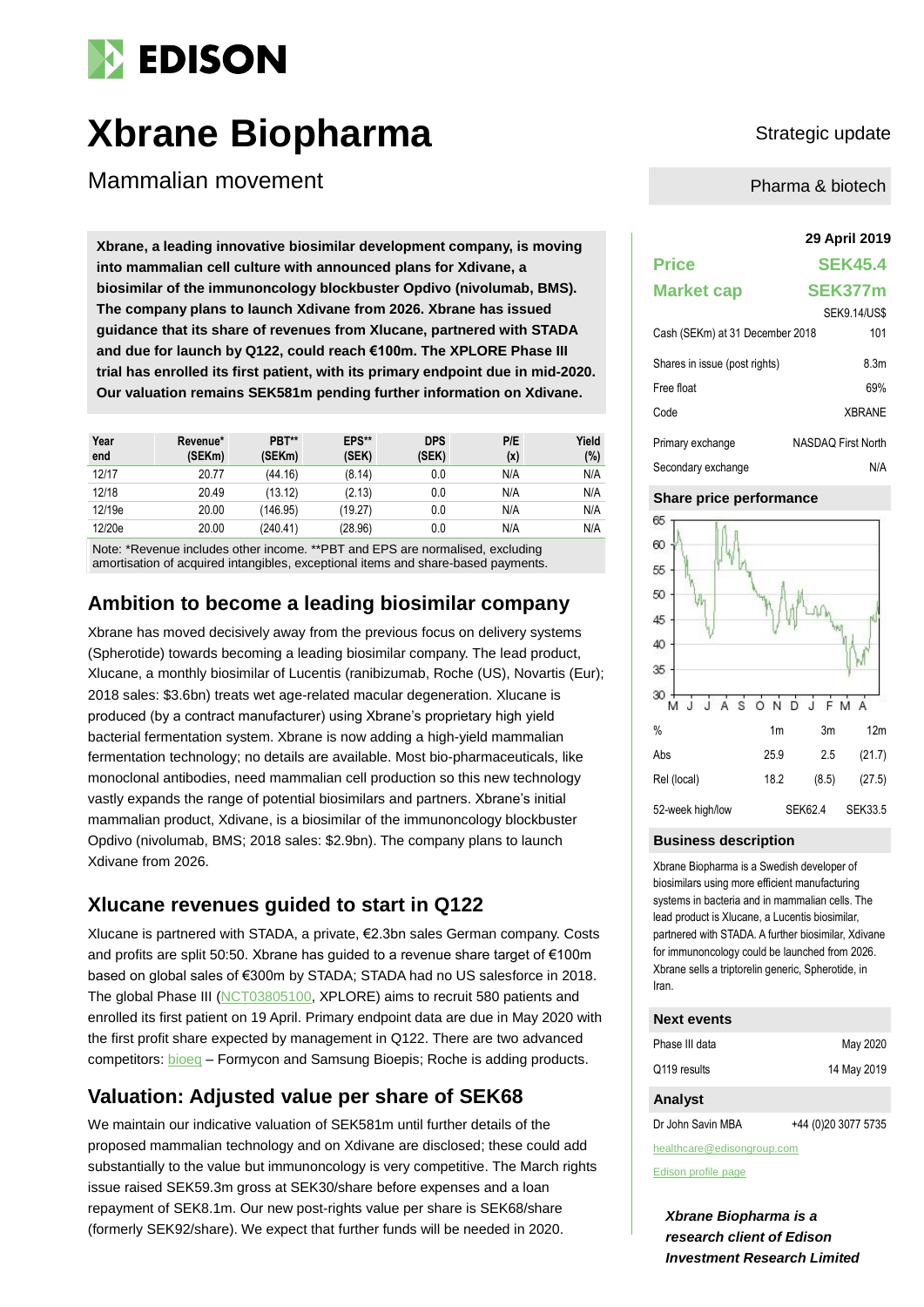

## **Exhibit 1: Financial summary**

| <b>PROFIT &amp; LOSS</b><br>20,771<br>20,000<br>20,000<br>Revenue<br>20,485<br>Cost of Sales<br>(15, 829)<br>(15, 907)<br>(15,800)<br>(15,800)<br><b>Gross Profit</b><br>4,942<br>4,200<br>4,200<br>4,578<br>Other income<br>2,515<br>99,742<br>0<br>$\mathbf{0}$<br><b>EBITDA</b><br>(40, 871)<br>(7,993)<br>(140, 527)<br>(233, 986)<br>Operating Profit (before amort. and except.)<br>(143, 949)<br>(237, 408)<br>(43, 939)<br>(11, 415)<br>Intangible Amortisation<br>(779)<br>(525)<br>(525)<br>(525)<br>Other<br>0<br>0<br>0<br>0<br>(44, 718)<br>(11, 940)<br>(144, 474)<br>(237, 933)<br><b>Operating Profit</b><br>(1,700)<br>Net Interest<br>(217)<br>(3,000)<br>(3,000)<br>Exceptionals<br>0<br>0<br>0<br>0<br>Profit Before Tax (norm)<br>(44, 156)<br>(13, 115)<br>(146, 949)<br>(240, 408)<br>Profit Before Tax (FRS 3)<br>(44, 935)<br>(13, 115)<br>(147, 474)<br>(240, 933)<br>0<br>(121)<br>0<br>Tax<br>0<br>(13, 236)<br>Profit After Tax (norm)<br>(44, 156)<br>(146, 949)<br>(240, 408)<br>(44, 935)<br>(240, 933)<br>Profit After Tax (FRS 3)<br>(13, 236)<br>(147, 474)<br>Average Number of Shares Outstanding (m)<br>5.4<br>6.2<br>8.3<br>7.6<br>(213)<br>(1, 927)<br>(2,896)<br>EPS - normalised (öre)<br>(814)<br>EPS - normalised fully diluted (öre)<br>(814)<br>(213)<br>(1, 927)<br>(2,896)<br>EPS - FRS 3 (öre)<br>(828)<br>(213)<br>(1,934)<br>(2,903)<br>Dividend per share (öre)<br>0<br>0<br>0<br>$\mathbf{0}$<br>N/A<br>N/A<br>N/A<br>N/A<br>Operating Margin (before GW and except.) (%)<br><b>BALANCE SHEET</b><br>82,861<br>91,227<br>83,532<br><b>Fixed Assets</b><br>81,610<br>Intangible Assets<br>63,657<br>65,611<br>59,838<br>59.838<br><b>Tangible Assets</b><br>18,569<br>16,745<br>14,823<br>12,901<br>635<br>8,871<br>8,871<br>8,871<br>Investments<br><b>Current Assets</b><br>28,101<br>161,658<br>63,370<br>44,885<br><b>Stocks</b><br>3,065<br>5,525<br>5,525<br>5,525<br>10,494<br><b>Debtors</b><br>8,072<br>10,489<br>10,494<br>8,439<br>Cash<br>7,903<br>100,972<br>2,684<br>44,672<br>Other current assets<br>9,061<br>44,667<br>20,427<br>(17, 029)<br>(152, 339)<br>(152, 339)<br><b>Current Liabilities</b><br>(160, 439)<br>Creditors<br>(17, 029)<br>(114, 878)<br>(114, 878)<br>(114, 878)<br>Short term borrowings<br>0<br>(45, 561)<br>(37, 461)<br>(37, 461)<br>Long Term Liabilities<br>(4,664)<br>(19, 171)<br>(259, 578)<br>(8, 434)<br>(224, 159)<br>Long term borrowings<br>(1, 119)<br>(4, 118)<br>(4, 159)<br>(4, 316)<br>(4, 316)<br>(4,316)<br>Other long term liabilities<br>(3, 545)<br>Net Assets<br>89,269<br>84,012<br>(24, 607)<br>(285, 423)<br><b>CASH FLOW</b><br>(36, 848)<br>46,707<br>(143, 016)<br>(212, 238)<br>Operating Cash Flow<br>Net Interest<br>0<br>0<br>0<br>0<br>$\overline{0}$<br>$\overline{0}$<br>0<br>$\pmb{0}$<br>Tax<br>(1,598)<br>Capex<br>(3, 347)<br>(1,500)<br>(1,500)<br>Acquisitions/disposals<br>0<br>$\mathbf{0}$<br>0<br>0<br>220,000<br>20,004<br>48,238<br>46,737<br>Financing<br><b>Dividends</b><br>0<br>0<br>0<br>0<br>(2,637)<br>(278)<br>(508)<br>(508)<br>Other<br>(98, 288)<br>Net Cash Flow<br>(22, 828)<br>93,069<br>5,754<br>(29, 612)<br>(51, 293)<br>38,936<br>Opening net debt/(cash)<br>(6,784)<br>HP finance leases initiated<br>0<br>0<br>0<br>0<br>0<br>(220,000)<br>Other<br>(48, 560)<br>8,059<br>Closing net debt/(cash)<br>(6, 784)<br>(51, 293)<br>38,936<br>253,181 |                      | <b>SEK 000s</b><br>2017 | 2018 | 2019e | 2020e |
|------------------------------------------------------------------------------------------------------------------------------------------------------------------------------------------------------------------------------------------------------------------------------------------------------------------------------------------------------------------------------------------------------------------------------------------------------------------------------------------------------------------------------------------------------------------------------------------------------------------------------------------------------------------------------------------------------------------------------------------------------------------------------------------------------------------------------------------------------------------------------------------------------------------------------------------------------------------------------------------------------------------------------------------------------------------------------------------------------------------------------------------------------------------------------------------------------------------------------------------------------------------------------------------------------------------------------------------------------------------------------------------------------------------------------------------------------------------------------------------------------------------------------------------------------------------------------------------------------------------------------------------------------------------------------------------------------------------------------------------------------------------------------------------------------------------------------------------------------------------------------------------------------------------------------------------------------------------------------------------------------------------------------------------------------------------------------------------------------------------------------------------------------------------------------------------------------------------------------------------------------------------------------------------------------------------------------------------------------------------------------------------------------------------------------------------------------------------------------------------------------------------------------------------------------------------------------------------------------------------------------------------------------------------------------------------------------------------------------------------------------------------------------------------------------------------------------------------------------------------------------------------------------------------------------------------------------------------------------------------------------------------------------------------------------------------------------------------------------------------------------------------------------------------------------------------------------------------------------------------------------------------------------------------------------------------------------------------------------------------------------------------------------------------|----------------------|-------------------------|------|-------|-------|
|                                                                                                                                                                                                                                                                                                                                                                                                                                                                                                                                                                                                                                                                                                                                                                                                                                                                                                                                                                                                                                                                                                                                                                                                                                                                                                                                                                                                                                                                                                                                                                                                                                                                                                                                                                                                                                                                                                                                                                                                                                                                                                                                                                                                                                                                                                                                                                                                                                                                                                                                                                                                                                                                                                                                                                                                                                                                                                                                                                                                                                                                                                                                                                                                                                                                                                                                                                                                                  | Year end 31 December | GAAP                    | GAAP | GAAP  | GAAP  |
|                                                                                                                                                                                                                                                                                                                                                                                                                                                                                                                                                                                                                                                                                                                                                                                                                                                                                                                                                                                                                                                                                                                                                                                                                                                                                                                                                                                                                                                                                                                                                                                                                                                                                                                                                                                                                                                                                                                                                                                                                                                                                                                                                                                                                                                                                                                                                                                                                                                                                                                                                                                                                                                                                                                                                                                                                                                                                                                                                                                                                                                                                                                                                                                                                                                                                                                                                                                                                  |                      |                         |      |       |       |
|                                                                                                                                                                                                                                                                                                                                                                                                                                                                                                                                                                                                                                                                                                                                                                                                                                                                                                                                                                                                                                                                                                                                                                                                                                                                                                                                                                                                                                                                                                                                                                                                                                                                                                                                                                                                                                                                                                                                                                                                                                                                                                                                                                                                                                                                                                                                                                                                                                                                                                                                                                                                                                                                                                                                                                                                                                                                                                                                                                                                                                                                                                                                                                                                                                                                                                                                                                                                                  |                      |                         |      |       |       |
|                                                                                                                                                                                                                                                                                                                                                                                                                                                                                                                                                                                                                                                                                                                                                                                                                                                                                                                                                                                                                                                                                                                                                                                                                                                                                                                                                                                                                                                                                                                                                                                                                                                                                                                                                                                                                                                                                                                                                                                                                                                                                                                                                                                                                                                                                                                                                                                                                                                                                                                                                                                                                                                                                                                                                                                                                                                                                                                                                                                                                                                                                                                                                                                                                                                                                                                                                                                                                  |                      |                         |      |       |       |
|                                                                                                                                                                                                                                                                                                                                                                                                                                                                                                                                                                                                                                                                                                                                                                                                                                                                                                                                                                                                                                                                                                                                                                                                                                                                                                                                                                                                                                                                                                                                                                                                                                                                                                                                                                                                                                                                                                                                                                                                                                                                                                                                                                                                                                                                                                                                                                                                                                                                                                                                                                                                                                                                                                                                                                                                                                                                                                                                                                                                                                                                                                                                                                                                                                                                                                                                                                                                                  |                      |                         |      |       |       |
|                                                                                                                                                                                                                                                                                                                                                                                                                                                                                                                                                                                                                                                                                                                                                                                                                                                                                                                                                                                                                                                                                                                                                                                                                                                                                                                                                                                                                                                                                                                                                                                                                                                                                                                                                                                                                                                                                                                                                                                                                                                                                                                                                                                                                                                                                                                                                                                                                                                                                                                                                                                                                                                                                                                                                                                                                                                                                                                                                                                                                                                                                                                                                                                                                                                                                                                                                                                                                  |                      |                         |      |       |       |
|                                                                                                                                                                                                                                                                                                                                                                                                                                                                                                                                                                                                                                                                                                                                                                                                                                                                                                                                                                                                                                                                                                                                                                                                                                                                                                                                                                                                                                                                                                                                                                                                                                                                                                                                                                                                                                                                                                                                                                                                                                                                                                                                                                                                                                                                                                                                                                                                                                                                                                                                                                                                                                                                                                                                                                                                                                                                                                                                                                                                                                                                                                                                                                                                                                                                                                                                                                                                                  |                      |                         |      |       |       |
|                                                                                                                                                                                                                                                                                                                                                                                                                                                                                                                                                                                                                                                                                                                                                                                                                                                                                                                                                                                                                                                                                                                                                                                                                                                                                                                                                                                                                                                                                                                                                                                                                                                                                                                                                                                                                                                                                                                                                                                                                                                                                                                                                                                                                                                                                                                                                                                                                                                                                                                                                                                                                                                                                                                                                                                                                                                                                                                                                                                                                                                                                                                                                                                                                                                                                                                                                                                                                  |                      |                         |      |       |       |
|                                                                                                                                                                                                                                                                                                                                                                                                                                                                                                                                                                                                                                                                                                                                                                                                                                                                                                                                                                                                                                                                                                                                                                                                                                                                                                                                                                                                                                                                                                                                                                                                                                                                                                                                                                                                                                                                                                                                                                                                                                                                                                                                                                                                                                                                                                                                                                                                                                                                                                                                                                                                                                                                                                                                                                                                                                                                                                                                                                                                                                                                                                                                                                                                                                                                                                                                                                                                                  |                      |                         |      |       |       |
|                                                                                                                                                                                                                                                                                                                                                                                                                                                                                                                                                                                                                                                                                                                                                                                                                                                                                                                                                                                                                                                                                                                                                                                                                                                                                                                                                                                                                                                                                                                                                                                                                                                                                                                                                                                                                                                                                                                                                                                                                                                                                                                                                                                                                                                                                                                                                                                                                                                                                                                                                                                                                                                                                                                                                                                                                                                                                                                                                                                                                                                                                                                                                                                                                                                                                                                                                                                                                  |                      |                         |      |       |       |
|                                                                                                                                                                                                                                                                                                                                                                                                                                                                                                                                                                                                                                                                                                                                                                                                                                                                                                                                                                                                                                                                                                                                                                                                                                                                                                                                                                                                                                                                                                                                                                                                                                                                                                                                                                                                                                                                                                                                                                                                                                                                                                                                                                                                                                                                                                                                                                                                                                                                                                                                                                                                                                                                                                                                                                                                                                                                                                                                                                                                                                                                                                                                                                                                                                                                                                                                                                                                                  |                      |                         |      |       |       |
|                                                                                                                                                                                                                                                                                                                                                                                                                                                                                                                                                                                                                                                                                                                                                                                                                                                                                                                                                                                                                                                                                                                                                                                                                                                                                                                                                                                                                                                                                                                                                                                                                                                                                                                                                                                                                                                                                                                                                                                                                                                                                                                                                                                                                                                                                                                                                                                                                                                                                                                                                                                                                                                                                                                                                                                                                                                                                                                                                                                                                                                                                                                                                                                                                                                                                                                                                                                                                  |                      |                         |      |       |       |
|                                                                                                                                                                                                                                                                                                                                                                                                                                                                                                                                                                                                                                                                                                                                                                                                                                                                                                                                                                                                                                                                                                                                                                                                                                                                                                                                                                                                                                                                                                                                                                                                                                                                                                                                                                                                                                                                                                                                                                                                                                                                                                                                                                                                                                                                                                                                                                                                                                                                                                                                                                                                                                                                                                                                                                                                                                                                                                                                                                                                                                                                                                                                                                                                                                                                                                                                                                                                                  |                      |                         |      |       |       |
|                                                                                                                                                                                                                                                                                                                                                                                                                                                                                                                                                                                                                                                                                                                                                                                                                                                                                                                                                                                                                                                                                                                                                                                                                                                                                                                                                                                                                                                                                                                                                                                                                                                                                                                                                                                                                                                                                                                                                                                                                                                                                                                                                                                                                                                                                                                                                                                                                                                                                                                                                                                                                                                                                                                                                                                                                                                                                                                                                                                                                                                                                                                                                                                                                                                                                                                                                                                                                  |                      |                         |      |       |       |
|                                                                                                                                                                                                                                                                                                                                                                                                                                                                                                                                                                                                                                                                                                                                                                                                                                                                                                                                                                                                                                                                                                                                                                                                                                                                                                                                                                                                                                                                                                                                                                                                                                                                                                                                                                                                                                                                                                                                                                                                                                                                                                                                                                                                                                                                                                                                                                                                                                                                                                                                                                                                                                                                                                                                                                                                                                                                                                                                                                                                                                                                                                                                                                                                                                                                                                                                                                                                                  |                      |                         |      |       |       |
|                                                                                                                                                                                                                                                                                                                                                                                                                                                                                                                                                                                                                                                                                                                                                                                                                                                                                                                                                                                                                                                                                                                                                                                                                                                                                                                                                                                                                                                                                                                                                                                                                                                                                                                                                                                                                                                                                                                                                                                                                                                                                                                                                                                                                                                                                                                                                                                                                                                                                                                                                                                                                                                                                                                                                                                                                                                                                                                                                                                                                                                                                                                                                                                                                                                                                                                                                                                                                  |                      |                         |      |       |       |
|                                                                                                                                                                                                                                                                                                                                                                                                                                                                                                                                                                                                                                                                                                                                                                                                                                                                                                                                                                                                                                                                                                                                                                                                                                                                                                                                                                                                                                                                                                                                                                                                                                                                                                                                                                                                                                                                                                                                                                                                                                                                                                                                                                                                                                                                                                                                                                                                                                                                                                                                                                                                                                                                                                                                                                                                                                                                                                                                                                                                                                                                                                                                                                                                                                                                                                                                                                                                                  |                      |                         |      |       |       |
|                                                                                                                                                                                                                                                                                                                                                                                                                                                                                                                                                                                                                                                                                                                                                                                                                                                                                                                                                                                                                                                                                                                                                                                                                                                                                                                                                                                                                                                                                                                                                                                                                                                                                                                                                                                                                                                                                                                                                                                                                                                                                                                                                                                                                                                                                                                                                                                                                                                                                                                                                                                                                                                                                                                                                                                                                                                                                                                                                                                                                                                                                                                                                                                                                                                                                                                                                                                                                  |                      |                         |      |       |       |
|                                                                                                                                                                                                                                                                                                                                                                                                                                                                                                                                                                                                                                                                                                                                                                                                                                                                                                                                                                                                                                                                                                                                                                                                                                                                                                                                                                                                                                                                                                                                                                                                                                                                                                                                                                                                                                                                                                                                                                                                                                                                                                                                                                                                                                                                                                                                                                                                                                                                                                                                                                                                                                                                                                                                                                                                                                                                                                                                                                                                                                                                                                                                                                                                                                                                                                                                                                                                                  |                      |                         |      |       |       |
|                                                                                                                                                                                                                                                                                                                                                                                                                                                                                                                                                                                                                                                                                                                                                                                                                                                                                                                                                                                                                                                                                                                                                                                                                                                                                                                                                                                                                                                                                                                                                                                                                                                                                                                                                                                                                                                                                                                                                                                                                                                                                                                                                                                                                                                                                                                                                                                                                                                                                                                                                                                                                                                                                                                                                                                                                                                                                                                                                                                                                                                                                                                                                                                                                                                                                                                                                                                                                  |                      |                         |      |       |       |
|                                                                                                                                                                                                                                                                                                                                                                                                                                                                                                                                                                                                                                                                                                                                                                                                                                                                                                                                                                                                                                                                                                                                                                                                                                                                                                                                                                                                                                                                                                                                                                                                                                                                                                                                                                                                                                                                                                                                                                                                                                                                                                                                                                                                                                                                                                                                                                                                                                                                                                                                                                                                                                                                                                                                                                                                                                                                                                                                                                                                                                                                                                                                                                                                                                                                                                                                                                                                                  |                      |                         |      |       |       |
|                                                                                                                                                                                                                                                                                                                                                                                                                                                                                                                                                                                                                                                                                                                                                                                                                                                                                                                                                                                                                                                                                                                                                                                                                                                                                                                                                                                                                                                                                                                                                                                                                                                                                                                                                                                                                                                                                                                                                                                                                                                                                                                                                                                                                                                                                                                                                                                                                                                                                                                                                                                                                                                                                                                                                                                                                                                                                                                                                                                                                                                                                                                                                                                                                                                                                                                                                                                                                  |                      |                         |      |       |       |
|                                                                                                                                                                                                                                                                                                                                                                                                                                                                                                                                                                                                                                                                                                                                                                                                                                                                                                                                                                                                                                                                                                                                                                                                                                                                                                                                                                                                                                                                                                                                                                                                                                                                                                                                                                                                                                                                                                                                                                                                                                                                                                                                                                                                                                                                                                                                                                                                                                                                                                                                                                                                                                                                                                                                                                                                                                                                                                                                                                                                                                                                                                                                                                                                                                                                                                                                                                                                                  |                      |                         |      |       |       |
|                                                                                                                                                                                                                                                                                                                                                                                                                                                                                                                                                                                                                                                                                                                                                                                                                                                                                                                                                                                                                                                                                                                                                                                                                                                                                                                                                                                                                                                                                                                                                                                                                                                                                                                                                                                                                                                                                                                                                                                                                                                                                                                                                                                                                                                                                                                                                                                                                                                                                                                                                                                                                                                                                                                                                                                                                                                                                                                                                                                                                                                                                                                                                                                                                                                                                                                                                                                                                  |                      |                         |      |       |       |
|                                                                                                                                                                                                                                                                                                                                                                                                                                                                                                                                                                                                                                                                                                                                                                                                                                                                                                                                                                                                                                                                                                                                                                                                                                                                                                                                                                                                                                                                                                                                                                                                                                                                                                                                                                                                                                                                                                                                                                                                                                                                                                                                                                                                                                                                                                                                                                                                                                                                                                                                                                                                                                                                                                                                                                                                                                                                                                                                                                                                                                                                                                                                                                                                                                                                                                                                                                                                                  |                      |                         |      |       |       |
|                                                                                                                                                                                                                                                                                                                                                                                                                                                                                                                                                                                                                                                                                                                                                                                                                                                                                                                                                                                                                                                                                                                                                                                                                                                                                                                                                                                                                                                                                                                                                                                                                                                                                                                                                                                                                                                                                                                                                                                                                                                                                                                                                                                                                                                                                                                                                                                                                                                                                                                                                                                                                                                                                                                                                                                                                                                                                                                                                                                                                                                                                                                                                                                                                                                                                                                                                                                                                  |                      |                         |      |       |       |
|                                                                                                                                                                                                                                                                                                                                                                                                                                                                                                                                                                                                                                                                                                                                                                                                                                                                                                                                                                                                                                                                                                                                                                                                                                                                                                                                                                                                                                                                                                                                                                                                                                                                                                                                                                                                                                                                                                                                                                                                                                                                                                                                                                                                                                                                                                                                                                                                                                                                                                                                                                                                                                                                                                                                                                                                                                                                                                                                                                                                                                                                                                                                                                                                                                                                                                                                                                                                                  |                      |                         |      |       |       |
|                                                                                                                                                                                                                                                                                                                                                                                                                                                                                                                                                                                                                                                                                                                                                                                                                                                                                                                                                                                                                                                                                                                                                                                                                                                                                                                                                                                                                                                                                                                                                                                                                                                                                                                                                                                                                                                                                                                                                                                                                                                                                                                                                                                                                                                                                                                                                                                                                                                                                                                                                                                                                                                                                                                                                                                                                                                                                                                                                                                                                                                                                                                                                                                                                                                                                                                                                                                                                  |                      |                         |      |       |       |
|                                                                                                                                                                                                                                                                                                                                                                                                                                                                                                                                                                                                                                                                                                                                                                                                                                                                                                                                                                                                                                                                                                                                                                                                                                                                                                                                                                                                                                                                                                                                                                                                                                                                                                                                                                                                                                                                                                                                                                                                                                                                                                                                                                                                                                                                                                                                                                                                                                                                                                                                                                                                                                                                                                                                                                                                                                                                                                                                                                                                                                                                                                                                                                                                                                                                                                                                                                                                                  |                      |                         |      |       |       |
|                                                                                                                                                                                                                                                                                                                                                                                                                                                                                                                                                                                                                                                                                                                                                                                                                                                                                                                                                                                                                                                                                                                                                                                                                                                                                                                                                                                                                                                                                                                                                                                                                                                                                                                                                                                                                                                                                                                                                                                                                                                                                                                                                                                                                                                                                                                                                                                                                                                                                                                                                                                                                                                                                                                                                                                                                                                                                                                                                                                                                                                                                                                                                                                                                                                                                                                                                                                                                  |                      |                         |      |       |       |
|                                                                                                                                                                                                                                                                                                                                                                                                                                                                                                                                                                                                                                                                                                                                                                                                                                                                                                                                                                                                                                                                                                                                                                                                                                                                                                                                                                                                                                                                                                                                                                                                                                                                                                                                                                                                                                                                                                                                                                                                                                                                                                                                                                                                                                                                                                                                                                                                                                                                                                                                                                                                                                                                                                                                                                                                                                                                                                                                                                                                                                                                                                                                                                                                                                                                                                                                                                                                                  |                      |                         |      |       |       |
|                                                                                                                                                                                                                                                                                                                                                                                                                                                                                                                                                                                                                                                                                                                                                                                                                                                                                                                                                                                                                                                                                                                                                                                                                                                                                                                                                                                                                                                                                                                                                                                                                                                                                                                                                                                                                                                                                                                                                                                                                                                                                                                                                                                                                                                                                                                                                                                                                                                                                                                                                                                                                                                                                                                                                                                                                                                                                                                                                                                                                                                                                                                                                                                                                                                                                                                                                                                                                  |                      |                         |      |       |       |
|                                                                                                                                                                                                                                                                                                                                                                                                                                                                                                                                                                                                                                                                                                                                                                                                                                                                                                                                                                                                                                                                                                                                                                                                                                                                                                                                                                                                                                                                                                                                                                                                                                                                                                                                                                                                                                                                                                                                                                                                                                                                                                                                                                                                                                                                                                                                                                                                                                                                                                                                                                                                                                                                                                                                                                                                                                                                                                                                                                                                                                                                                                                                                                                                                                                                                                                                                                                                                  |                      |                         |      |       |       |
|                                                                                                                                                                                                                                                                                                                                                                                                                                                                                                                                                                                                                                                                                                                                                                                                                                                                                                                                                                                                                                                                                                                                                                                                                                                                                                                                                                                                                                                                                                                                                                                                                                                                                                                                                                                                                                                                                                                                                                                                                                                                                                                                                                                                                                                                                                                                                                                                                                                                                                                                                                                                                                                                                                                                                                                                                                                                                                                                                                                                                                                                                                                                                                                                                                                                                                                                                                                                                  |                      |                         |      |       |       |
|                                                                                                                                                                                                                                                                                                                                                                                                                                                                                                                                                                                                                                                                                                                                                                                                                                                                                                                                                                                                                                                                                                                                                                                                                                                                                                                                                                                                                                                                                                                                                                                                                                                                                                                                                                                                                                                                                                                                                                                                                                                                                                                                                                                                                                                                                                                                                                                                                                                                                                                                                                                                                                                                                                                                                                                                                                                                                                                                                                                                                                                                                                                                                                                                                                                                                                                                                                                                                  |                      |                         |      |       |       |
|                                                                                                                                                                                                                                                                                                                                                                                                                                                                                                                                                                                                                                                                                                                                                                                                                                                                                                                                                                                                                                                                                                                                                                                                                                                                                                                                                                                                                                                                                                                                                                                                                                                                                                                                                                                                                                                                                                                                                                                                                                                                                                                                                                                                                                                                                                                                                                                                                                                                                                                                                                                                                                                                                                                                                                                                                                                                                                                                                                                                                                                                                                                                                                                                                                                                                                                                                                                                                  |                      |                         |      |       |       |
|                                                                                                                                                                                                                                                                                                                                                                                                                                                                                                                                                                                                                                                                                                                                                                                                                                                                                                                                                                                                                                                                                                                                                                                                                                                                                                                                                                                                                                                                                                                                                                                                                                                                                                                                                                                                                                                                                                                                                                                                                                                                                                                                                                                                                                                                                                                                                                                                                                                                                                                                                                                                                                                                                                                                                                                                                                                                                                                                                                                                                                                                                                                                                                                                                                                                                                                                                                                                                  |                      |                         |      |       |       |
|                                                                                                                                                                                                                                                                                                                                                                                                                                                                                                                                                                                                                                                                                                                                                                                                                                                                                                                                                                                                                                                                                                                                                                                                                                                                                                                                                                                                                                                                                                                                                                                                                                                                                                                                                                                                                                                                                                                                                                                                                                                                                                                                                                                                                                                                                                                                                                                                                                                                                                                                                                                                                                                                                                                                                                                                                                                                                                                                                                                                                                                                                                                                                                                                                                                                                                                                                                                                                  |                      |                         |      |       |       |
|                                                                                                                                                                                                                                                                                                                                                                                                                                                                                                                                                                                                                                                                                                                                                                                                                                                                                                                                                                                                                                                                                                                                                                                                                                                                                                                                                                                                                                                                                                                                                                                                                                                                                                                                                                                                                                                                                                                                                                                                                                                                                                                                                                                                                                                                                                                                                                                                                                                                                                                                                                                                                                                                                                                                                                                                                                                                                                                                                                                                                                                                                                                                                                                                                                                                                                                                                                                                                  |                      |                         |      |       |       |
|                                                                                                                                                                                                                                                                                                                                                                                                                                                                                                                                                                                                                                                                                                                                                                                                                                                                                                                                                                                                                                                                                                                                                                                                                                                                                                                                                                                                                                                                                                                                                                                                                                                                                                                                                                                                                                                                                                                                                                                                                                                                                                                                                                                                                                                                                                                                                                                                                                                                                                                                                                                                                                                                                                                                                                                                                                                                                                                                                                                                                                                                                                                                                                                                                                                                                                                                                                                                                  |                      |                         |      |       |       |
|                                                                                                                                                                                                                                                                                                                                                                                                                                                                                                                                                                                                                                                                                                                                                                                                                                                                                                                                                                                                                                                                                                                                                                                                                                                                                                                                                                                                                                                                                                                                                                                                                                                                                                                                                                                                                                                                                                                                                                                                                                                                                                                                                                                                                                                                                                                                                                                                                                                                                                                                                                                                                                                                                                                                                                                                                                                                                                                                                                                                                                                                                                                                                                                                                                                                                                                                                                                                                  |                      |                         |      |       |       |
|                                                                                                                                                                                                                                                                                                                                                                                                                                                                                                                                                                                                                                                                                                                                                                                                                                                                                                                                                                                                                                                                                                                                                                                                                                                                                                                                                                                                                                                                                                                                                                                                                                                                                                                                                                                                                                                                                                                                                                                                                                                                                                                                                                                                                                                                                                                                                                                                                                                                                                                                                                                                                                                                                                                                                                                                                                                                                                                                                                                                                                                                                                                                                                                                                                                                                                                                                                                                                  |                      |                         |      |       |       |
|                                                                                                                                                                                                                                                                                                                                                                                                                                                                                                                                                                                                                                                                                                                                                                                                                                                                                                                                                                                                                                                                                                                                                                                                                                                                                                                                                                                                                                                                                                                                                                                                                                                                                                                                                                                                                                                                                                                                                                                                                                                                                                                                                                                                                                                                                                                                                                                                                                                                                                                                                                                                                                                                                                                                                                                                                                                                                                                                                                                                                                                                                                                                                                                                                                                                                                                                                                                                                  |                      |                         |      |       |       |
|                                                                                                                                                                                                                                                                                                                                                                                                                                                                                                                                                                                                                                                                                                                                                                                                                                                                                                                                                                                                                                                                                                                                                                                                                                                                                                                                                                                                                                                                                                                                                                                                                                                                                                                                                                                                                                                                                                                                                                                                                                                                                                                                                                                                                                                                                                                                                                                                                                                                                                                                                                                                                                                                                                                                                                                                                                                                                                                                                                                                                                                                                                                                                                                                                                                                                                                                                                                                                  |                      |                         |      |       |       |
|                                                                                                                                                                                                                                                                                                                                                                                                                                                                                                                                                                                                                                                                                                                                                                                                                                                                                                                                                                                                                                                                                                                                                                                                                                                                                                                                                                                                                                                                                                                                                                                                                                                                                                                                                                                                                                                                                                                                                                                                                                                                                                                                                                                                                                                                                                                                                                                                                                                                                                                                                                                                                                                                                                                                                                                                                                                                                                                                                                                                                                                                                                                                                                                                                                                                                                                                                                                                                  |                      |                         |      |       |       |
|                                                                                                                                                                                                                                                                                                                                                                                                                                                                                                                                                                                                                                                                                                                                                                                                                                                                                                                                                                                                                                                                                                                                                                                                                                                                                                                                                                                                                                                                                                                                                                                                                                                                                                                                                                                                                                                                                                                                                                                                                                                                                                                                                                                                                                                                                                                                                                                                                                                                                                                                                                                                                                                                                                                                                                                                                                                                                                                                                                                                                                                                                                                                                                                                                                                                                                                                                                                                                  |                      |                         |      |       |       |
|                                                                                                                                                                                                                                                                                                                                                                                                                                                                                                                                                                                                                                                                                                                                                                                                                                                                                                                                                                                                                                                                                                                                                                                                                                                                                                                                                                                                                                                                                                                                                                                                                                                                                                                                                                                                                                                                                                                                                                                                                                                                                                                                                                                                                                                                                                                                                                                                                                                                                                                                                                                                                                                                                                                                                                                                                                                                                                                                                                                                                                                                                                                                                                                                                                                                                                                                                                                                                  |                      |                         |      |       |       |
|                                                                                                                                                                                                                                                                                                                                                                                                                                                                                                                                                                                                                                                                                                                                                                                                                                                                                                                                                                                                                                                                                                                                                                                                                                                                                                                                                                                                                                                                                                                                                                                                                                                                                                                                                                                                                                                                                                                                                                                                                                                                                                                                                                                                                                                                                                                                                                                                                                                                                                                                                                                                                                                                                                                                                                                                                                                                                                                                                                                                                                                                                                                                                                                                                                                                                                                                                                                                                  |                      |                         |      |       |       |
|                                                                                                                                                                                                                                                                                                                                                                                                                                                                                                                                                                                                                                                                                                                                                                                                                                                                                                                                                                                                                                                                                                                                                                                                                                                                                                                                                                                                                                                                                                                                                                                                                                                                                                                                                                                                                                                                                                                                                                                                                                                                                                                                                                                                                                                                                                                                                                                                                                                                                                                                                                                                                                                                                                                                                                                                                                                                                                                                                                                                                                                                                                                                                                                                                                                                                                                                                                                                                  |                      |                         |      |       |       |
|                                                                                                                                                                                                                                                                                                                                                                                                                                                                                                                                                                                                                                                                                                                                                                                                                                                                                                                                                                                                                                                                                                                                                                                                                                                                                                                                                                                                                                                                                                                                                                                                                                                                                                                                                                                                                                                                                                                                                                                                                                                                                                                                                                                                                                                                                                                                                                                                                                                                                                                                                                                                                                                                                                                                                                                                                                                                                                                                                                                                                                                                                                                                                                                                                                                                                                                                                                                                                  |                      |                         |      |       |       |
|                                                                                                                                                                                                                                                                                                                                                                                                                                                                                                                                                                                                                                                                                                                                                                                                                                                                                                                                                                                                                                                                                                                                                                                                                                                                                                                                                                                                                                                                                                                                                                                                                                                                                                                                                                                                                                                                                                                                                                                                                                                                                                                                                                                                                                                                                                                                                                                                                                                                                                                                                                                                                                                                                                                                                                                                                                                                                                                                                                                                                                                                                                                                                                                                                                                                                                                                                                                                                  |                      |                         |      |       |       |
|                                                                                                                                                                                                                                                                                                                                                                                                                                                                                                                                                                                                                                                                                                                                                                                                                                                                                                                                                                                                                                                                                                                                                                                                                                                                                                                                                                                                                                                                                                                                                                                                                                                                                                                                                                                                                                                                                                                                                                                                                                                                                                                                                                                                                                                                                                                                                                                                                                                                                                                                                                                                                                                                                                                                                                                                                                                                                                                                                                                                                                                                                                                                                                                                                                                                                                                                                                                                                  |                      |                         |      |       |       |
|                                                                                                                                                                                                                                                                                                                                                                                                                                                                                                                                                                                                                                                                                                                                                                                                                                                                                                                                                                                                                                                                                                                                                                                                                                                                                                                                                                                                                                                                                                                                                                                                                                                                                                                                                                                                                                                                                                                                                                                                                                                                                                                                                                                                                                                                                                                                                                                                                                                                                                                                                                                                                                                                                                                                                                                                                                                                                                                                                                                                                                                                                                                                                                                                                                                                                                                                                                                                                  |                      |                         |      |       |       |
|                                                                                                                                                                                                                                                                                                                                                                                                                                                                                                                                                                                                                                                                                                                                                                                                                                                                                                                                                                                                                                                                                                                                                                                                                                                                                                                                                                                                                                                                                                                                                                                                                                                                                                                                                                                                                                                                                                                                                                                                                                                                                                                                                                                                                                                                                                                                                                                                                                                                                                                                                                                                                                                                                                                                                                                                                                                                                                                                                                                                                                                                                                                                                                                                                                                                                                                                                                                                                  |                      |                         |      |       |       |
|                                                                                                                                                                                                                                                                                                                                                                                                                                                                                                                                                                                                                                                                                                                                                                                                                                                                                                                                                                                                                                                                                                                                                                                                                                                                                                                                                                                                                                                                                                                                                                                                                                                                                                                                                                                                                                                                                                                                                                                                                                                                                                                                                                                                                                                                                                                                                                                                                                                                                                                                                                                                                                                                                                                                                                                                                                                                                                                                                                                                                                                                                                                                                                                                                                                                                                                                                                                                                  |                      |                         |      |       |       |
| $Q_1$ and $Q_2$ and $Q_3$ and $Q_4$ and $Q_5$ and $Q_6$                                                                                                                                                                                                                                                                                                                                                                                                                                                                                                                                                                                                                                                                                                                                                                                                                                                                                                                                                                                                                                                                                                                                                                                                                                                                                                                                                                                                                                                                                                                                                                                                                                                                                                                                                                                                                                                                                                                                                                                                                                                                                                                                                                                                                                                                                                                                                                                                                                                                                                                                                                                                                                                                                                                                                                                                                                                                                                                                                                                                                                                                                                                                                                                                                                                                                                                                                          |                      |                         |      |       |       |

Source: Edison Investment Research, Xbrane Biopharma 2018 annual report